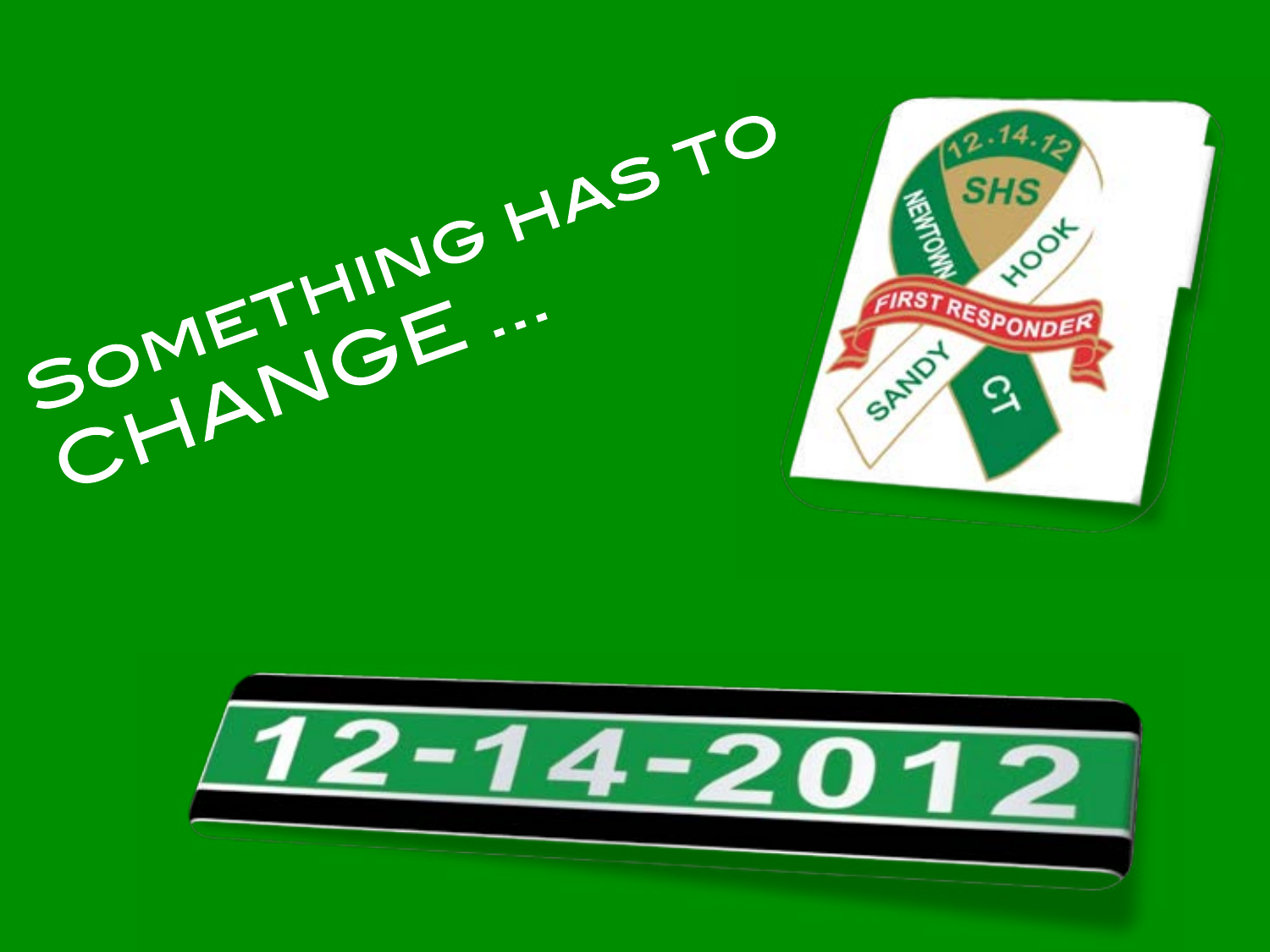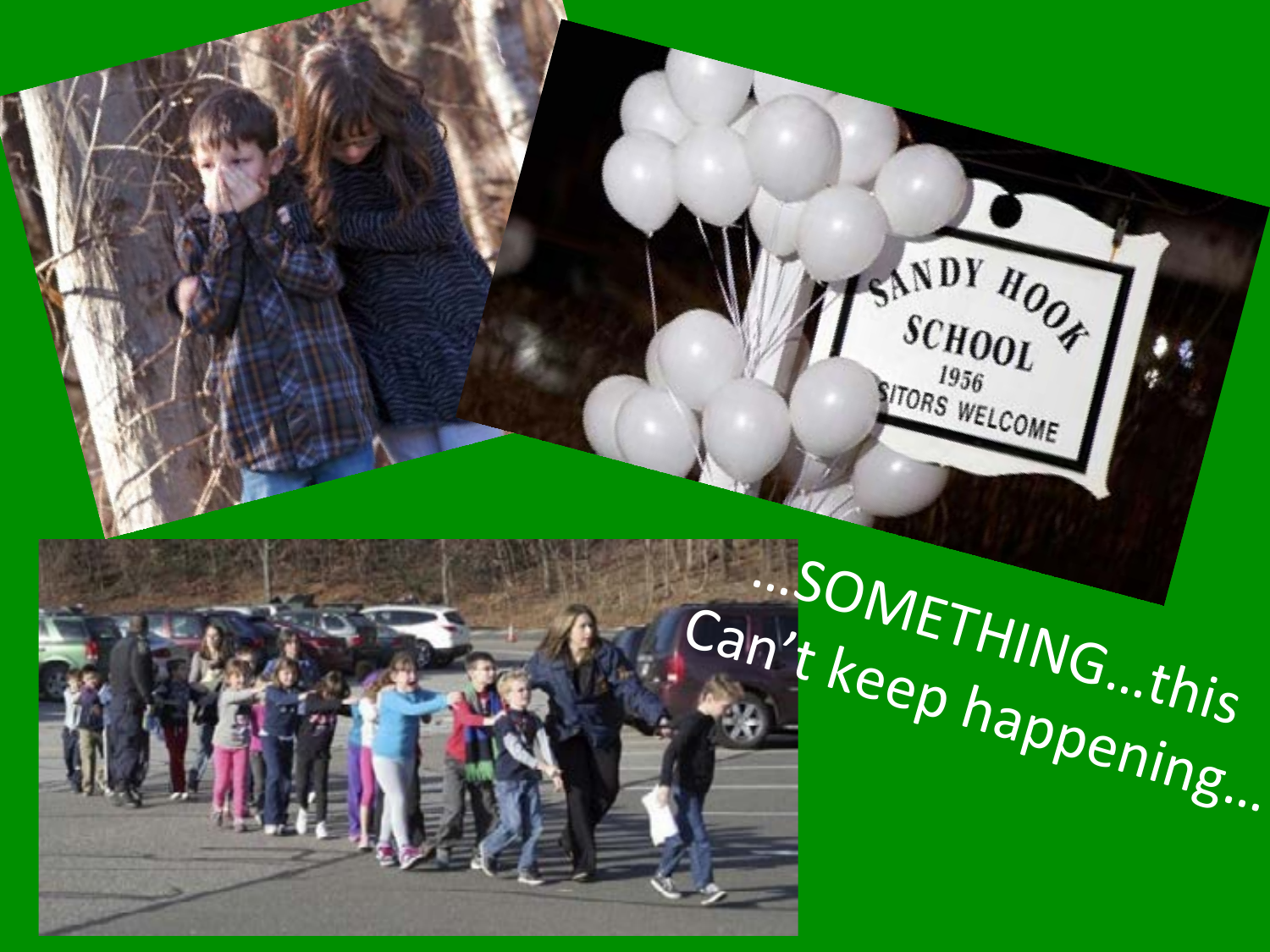

# ...Give us a CHANCE..

SANDY HOOT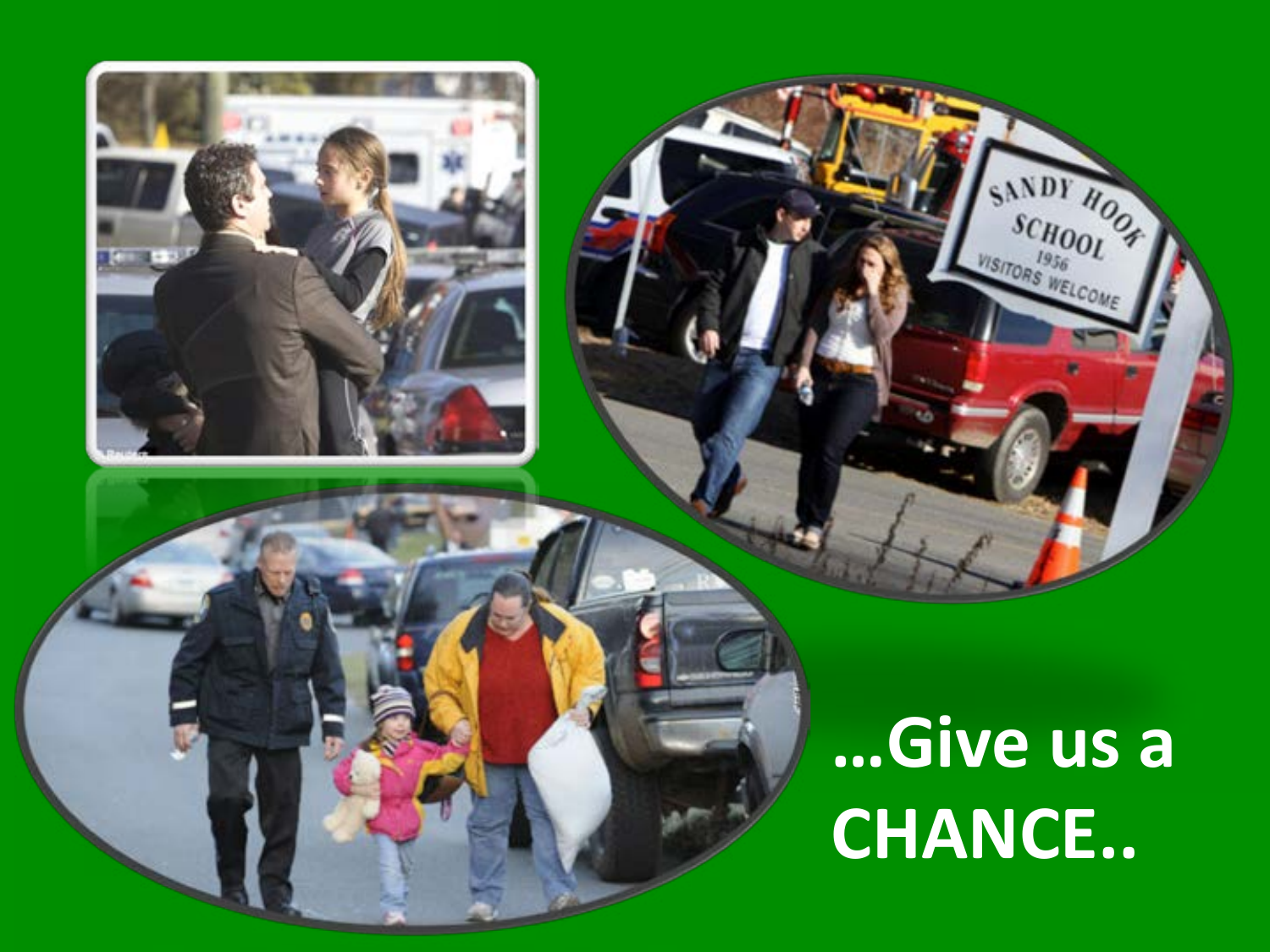## TIME TO GIVE US A CHANCE



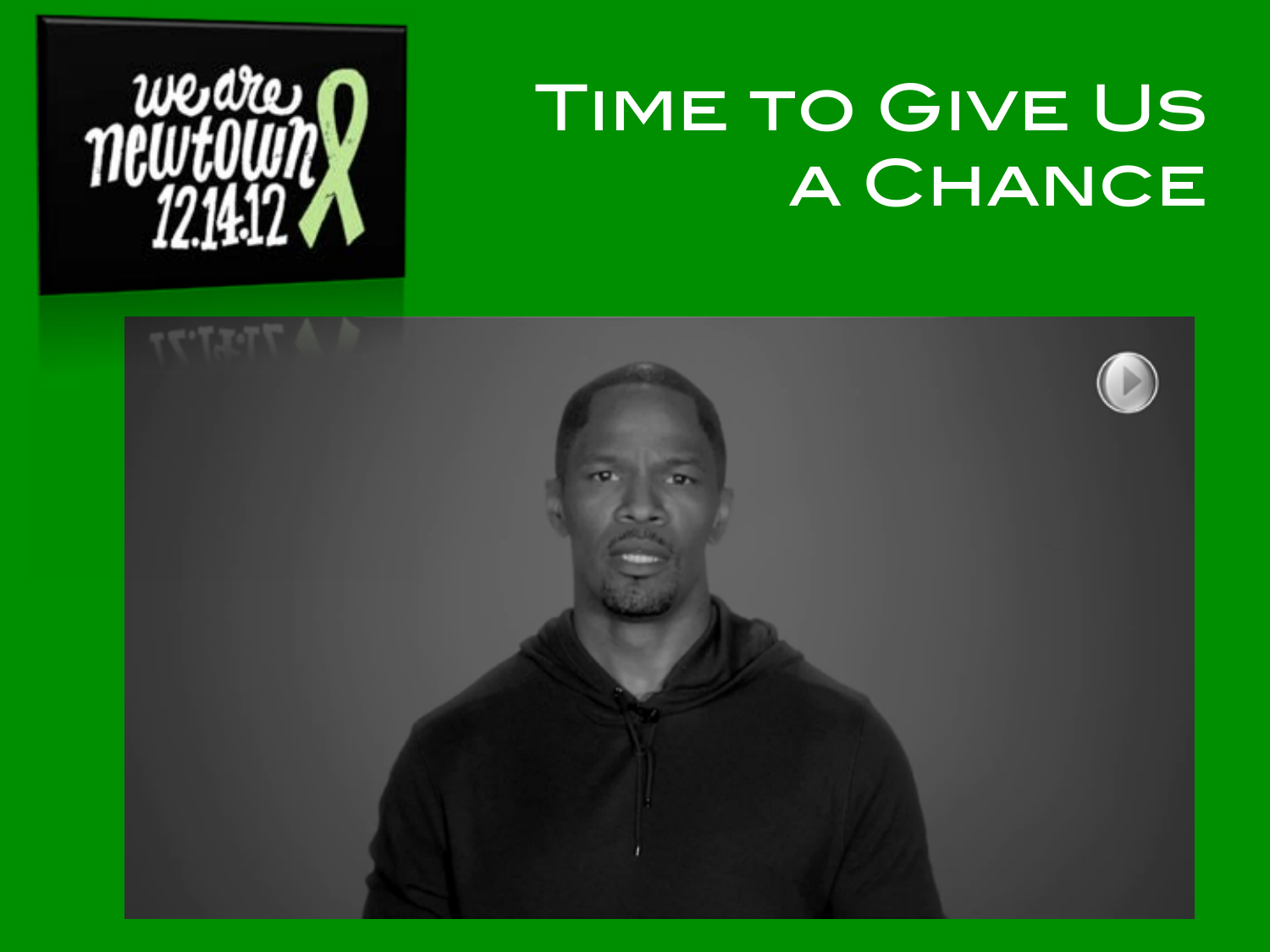## NEW TRAINING

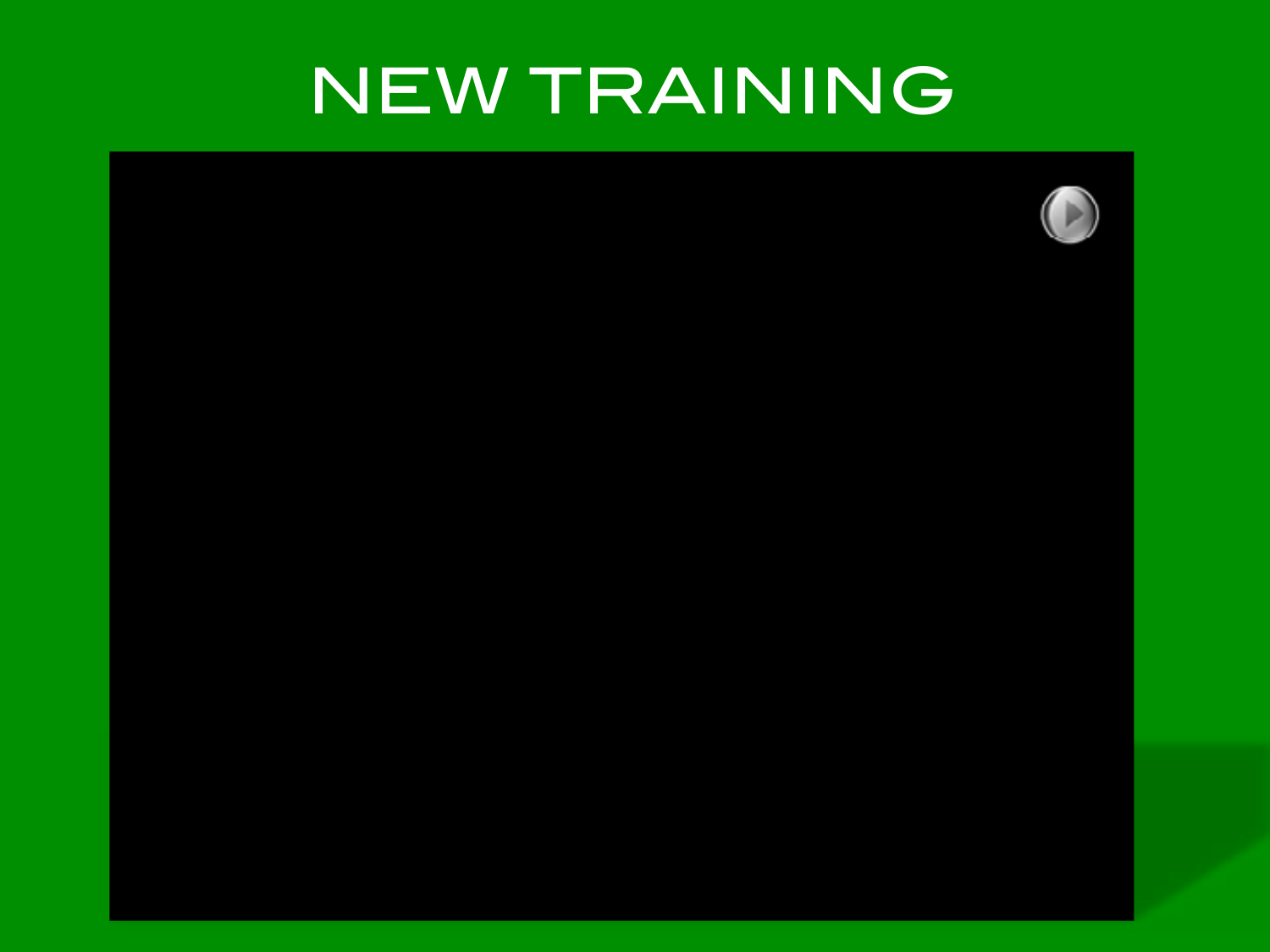# *Revolver*

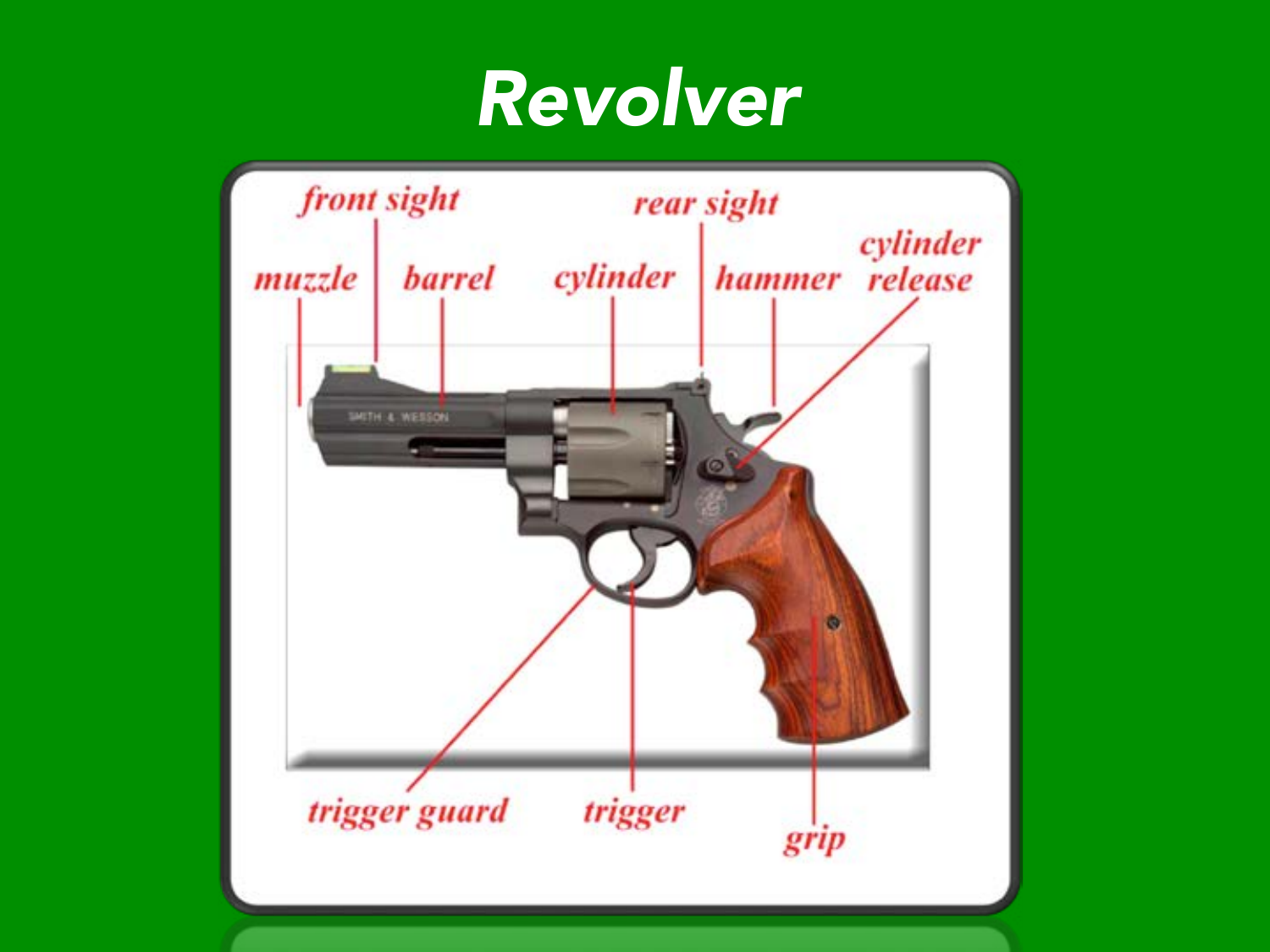# **Semi-Automatic Handgun**

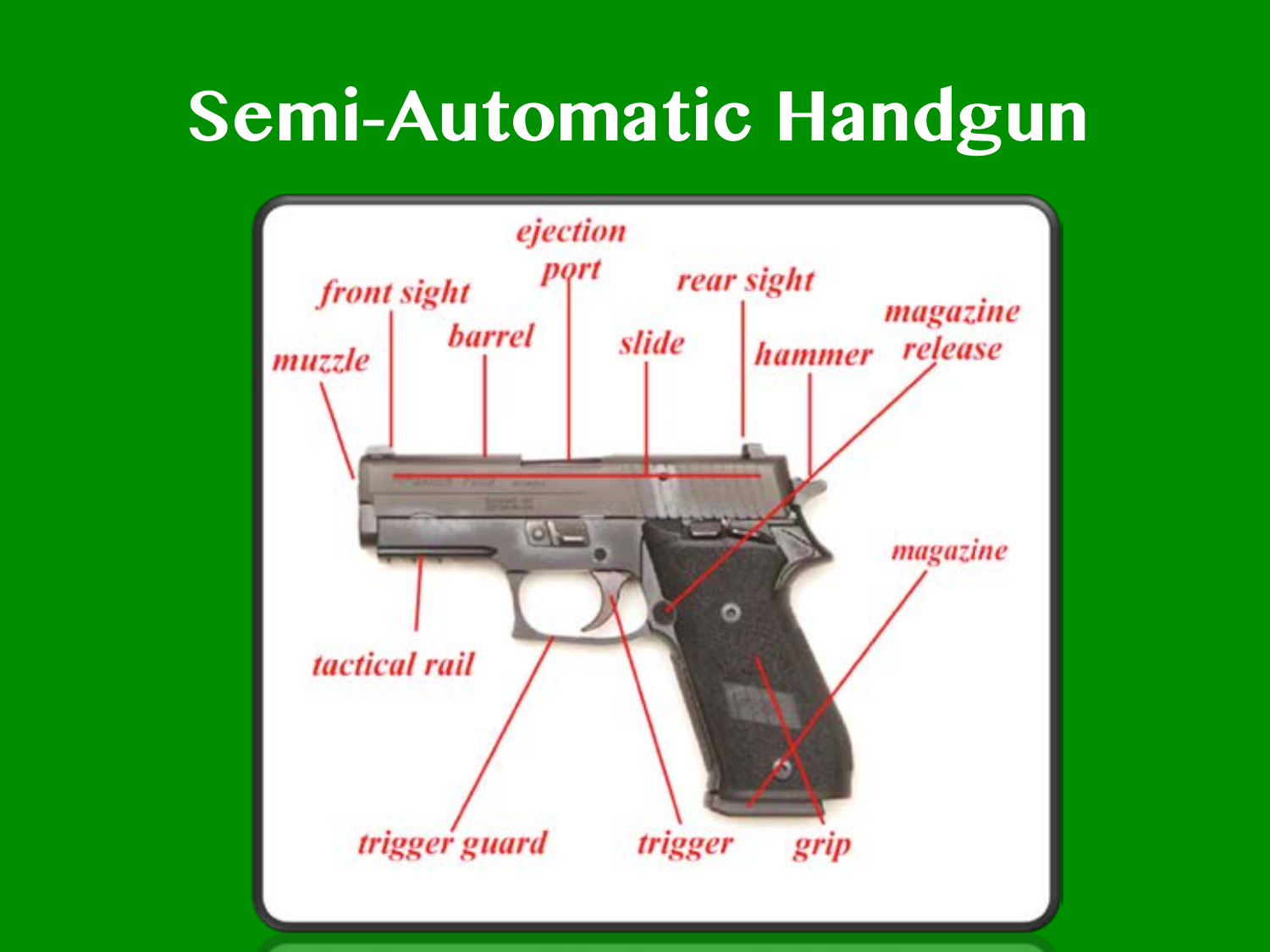### **NEW MWG 40 Round Steel Reinforced Polymer<br>AR-15 Magazine**



• Durable, Steel Reinforced Polymer Construction<br>• Ergonomic Waffle Design

- 
- 
- 
- Stable, Level Follower<br>• Lightweight: .4 Lbs<br>• Tested full and semi auto in M4, AR-15,<br>M16A1, M16A2 Models
- 
- .223 Caliber, 5.56mm



## IT ALL **STARTS** HERE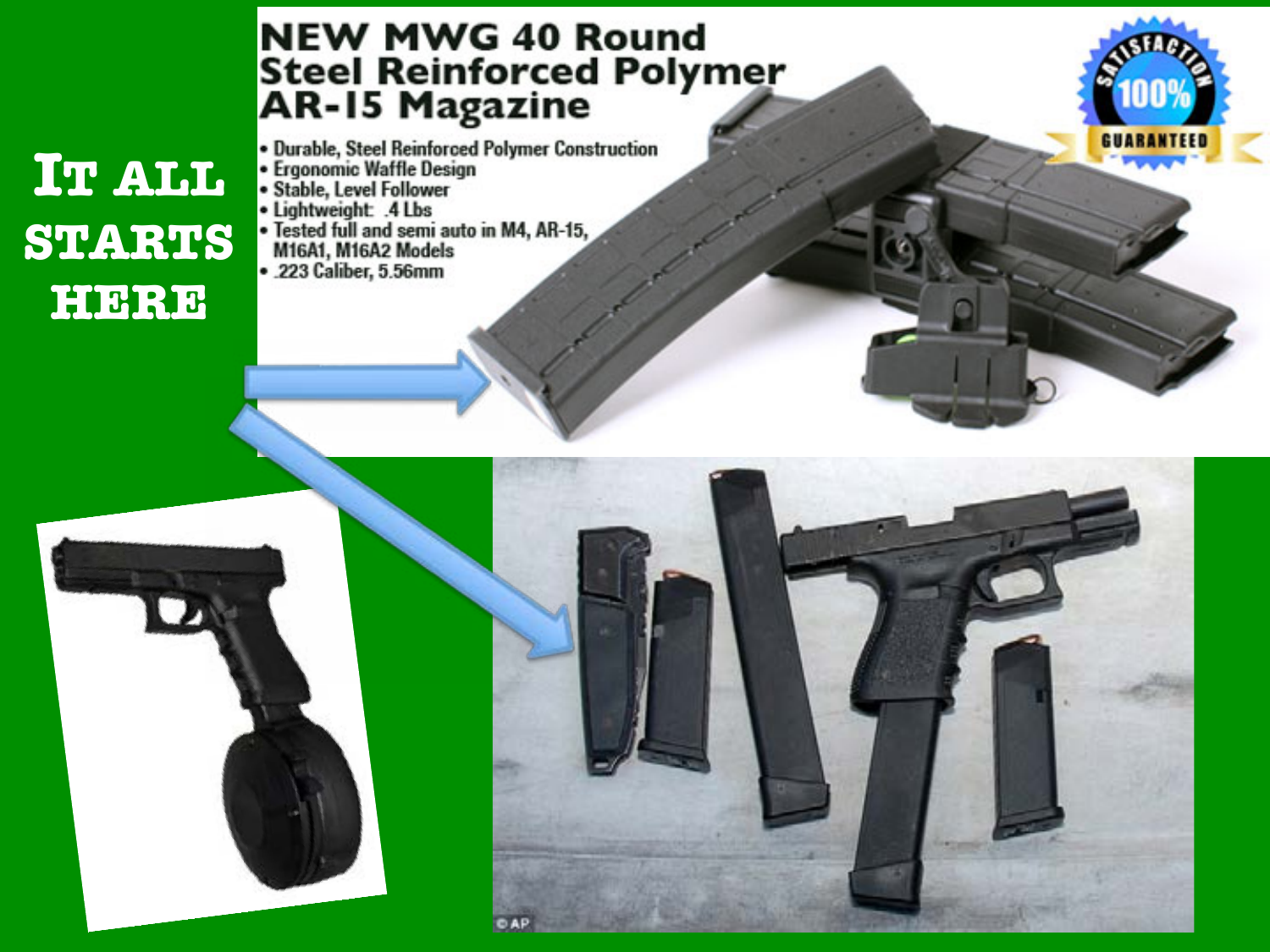### **What is an Assault Weapon? PISTOL**

A semiautomatic pistol that has an ability to accept a detachable magazine and has at least **one** of the following:

- i. an ammunition magazine that attaches to the pistol **outside** of the pistol grip;
- ii. a threaded barrel capable of accepting a barrel extender, flash suppressor, forward handgrip or silencer;
- iii. a shroud that is attached to, or partially or completely encircles, the barrel and permits the shooter to hold the firearm with the nontrigger hand without being burned;
- iv. a second grip;
- v. A fixed magazine which has a capacity of more than 10 rounds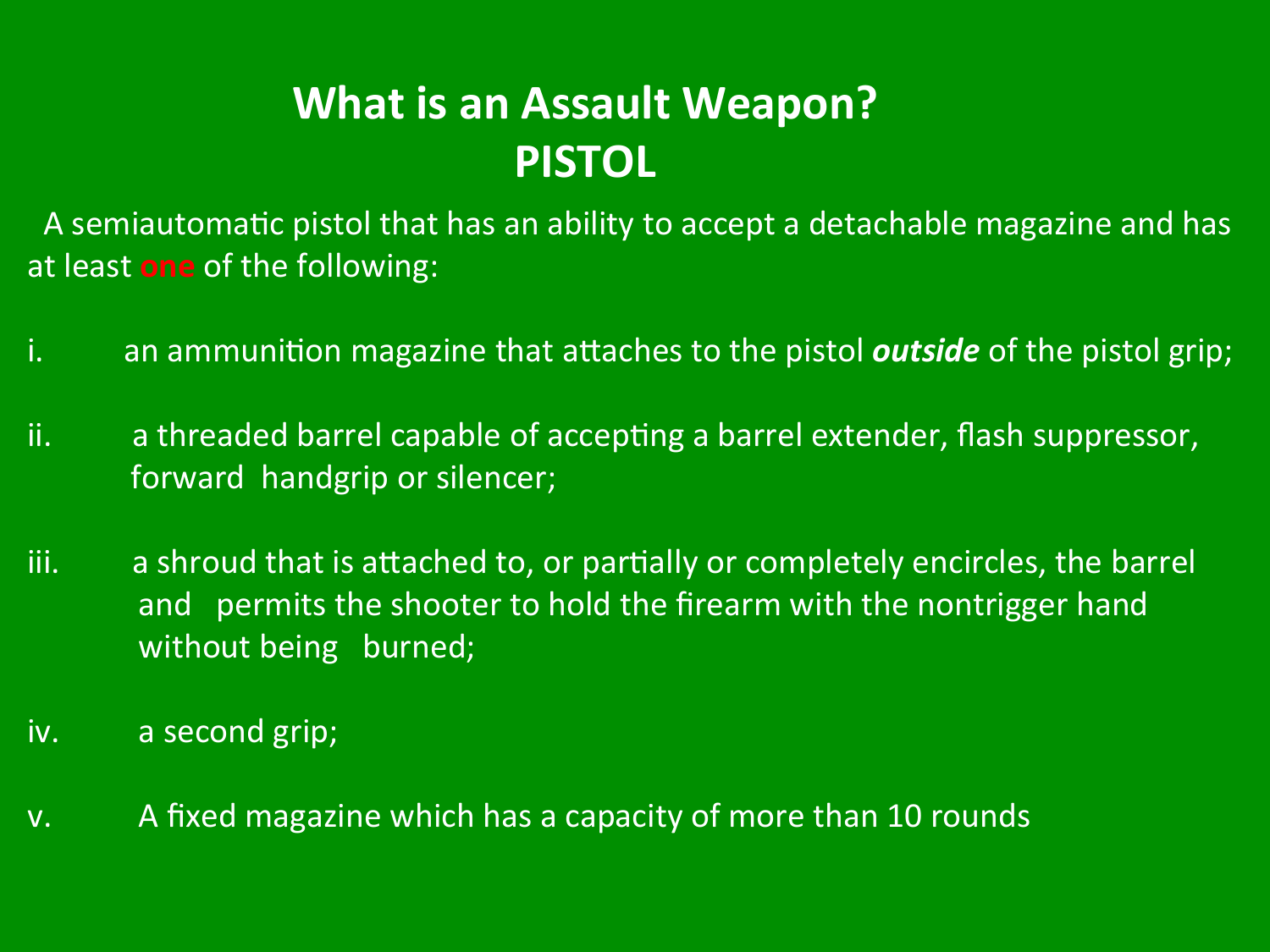### **What is an Assault Weapon? RIFLE**

A semiautomatic rifle (center-fire) that has an ability to accept a detachable magazine and has at least one of the following:

- i. a folding or telescopic stock;
- ii. A forward pistol grip; or any additional grip which provides for additional control of the weapon while firing with one hand
- iii. a bayonet mount;
- iv. a flash suppressor or threaded barrel designed to accommodate a flash suppressor; and
- v. a grenade launcher or flare launcher
- vi. A fixed magazine with a capacity of over 10 rounds
- vii. Overall length of LESS than 30 inches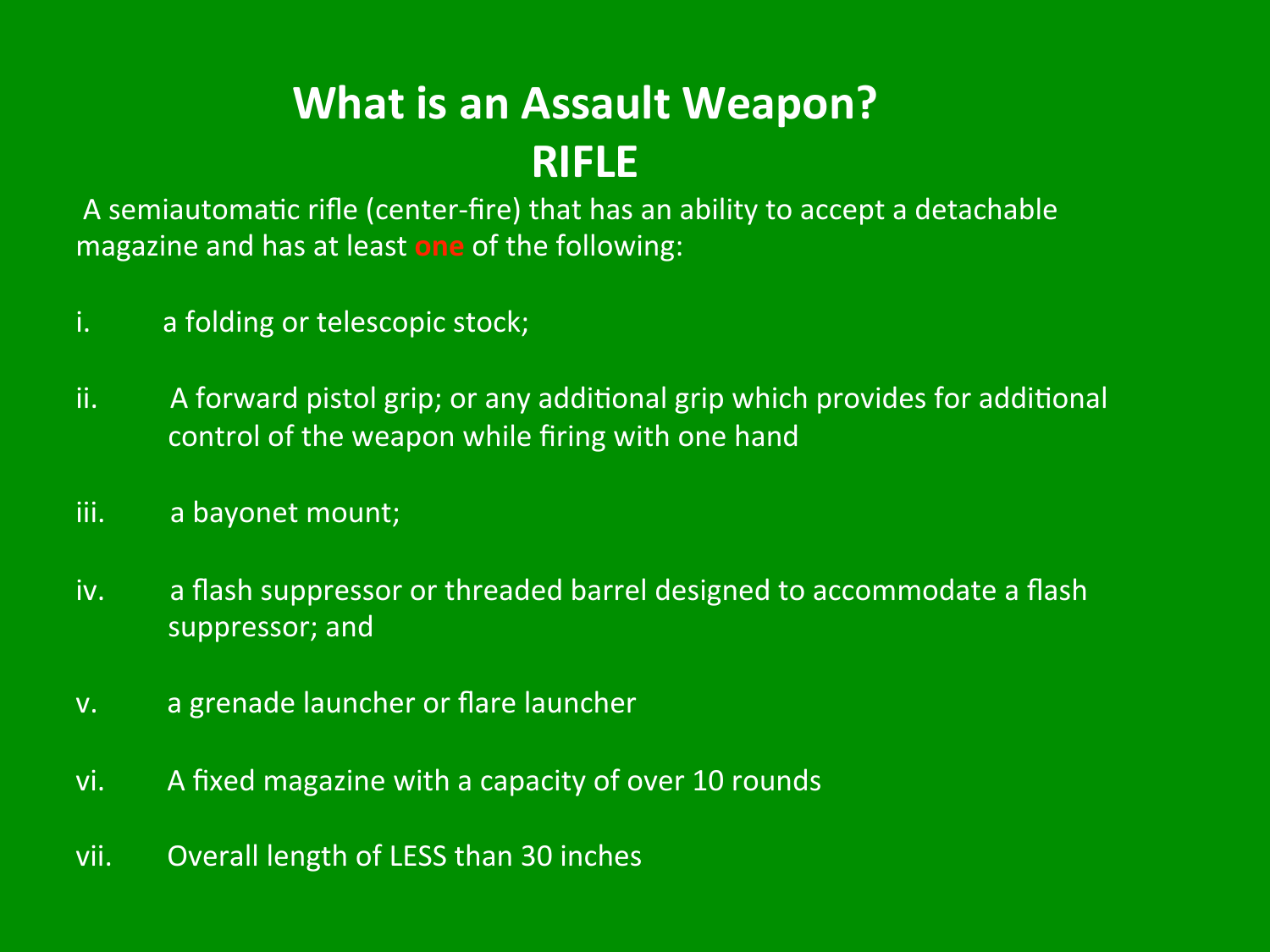#### **RIFLE FEATURES & CONTROLS**

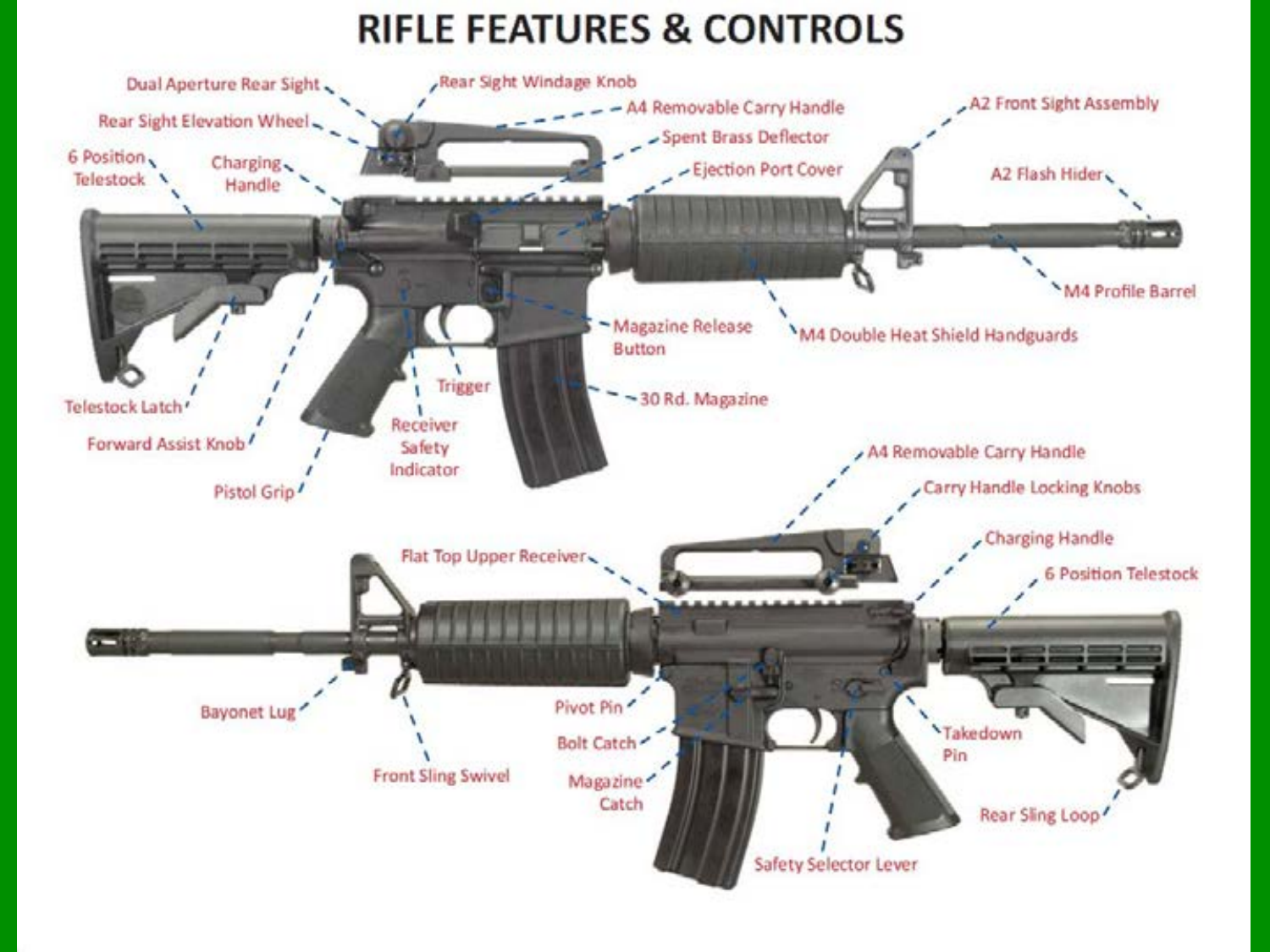

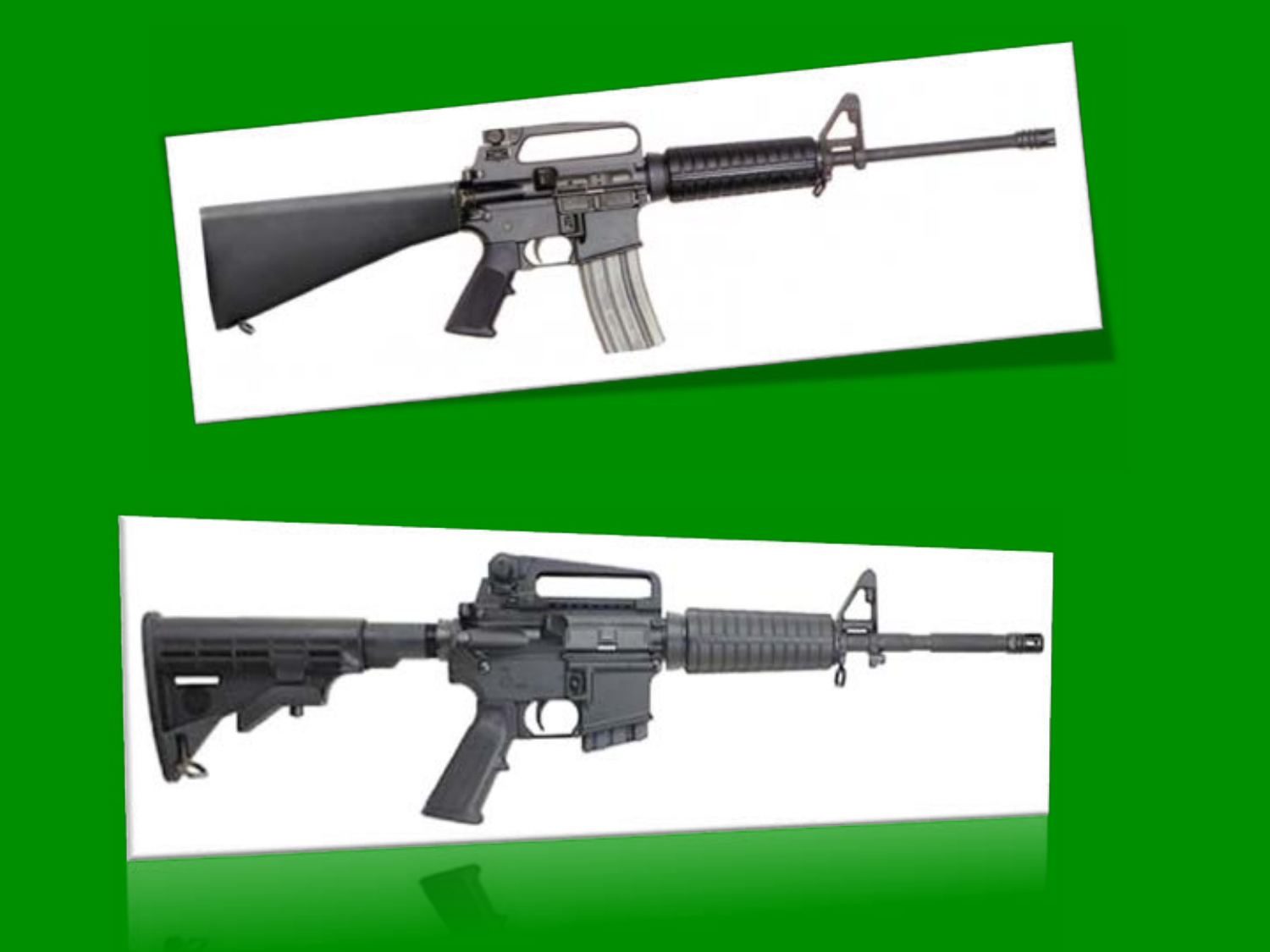### **What is an Assault Weapon? SHOTGUN**

(C) A semiautomatic shotgun that has at least two of the following:

- i. a folding or telescoping stock;
- ii. An additional grip for use by the trigger hand;
- iii. a fixed magazine capacity in excess of five rounds; and
- iv. an ability to accept a detachable magazine.